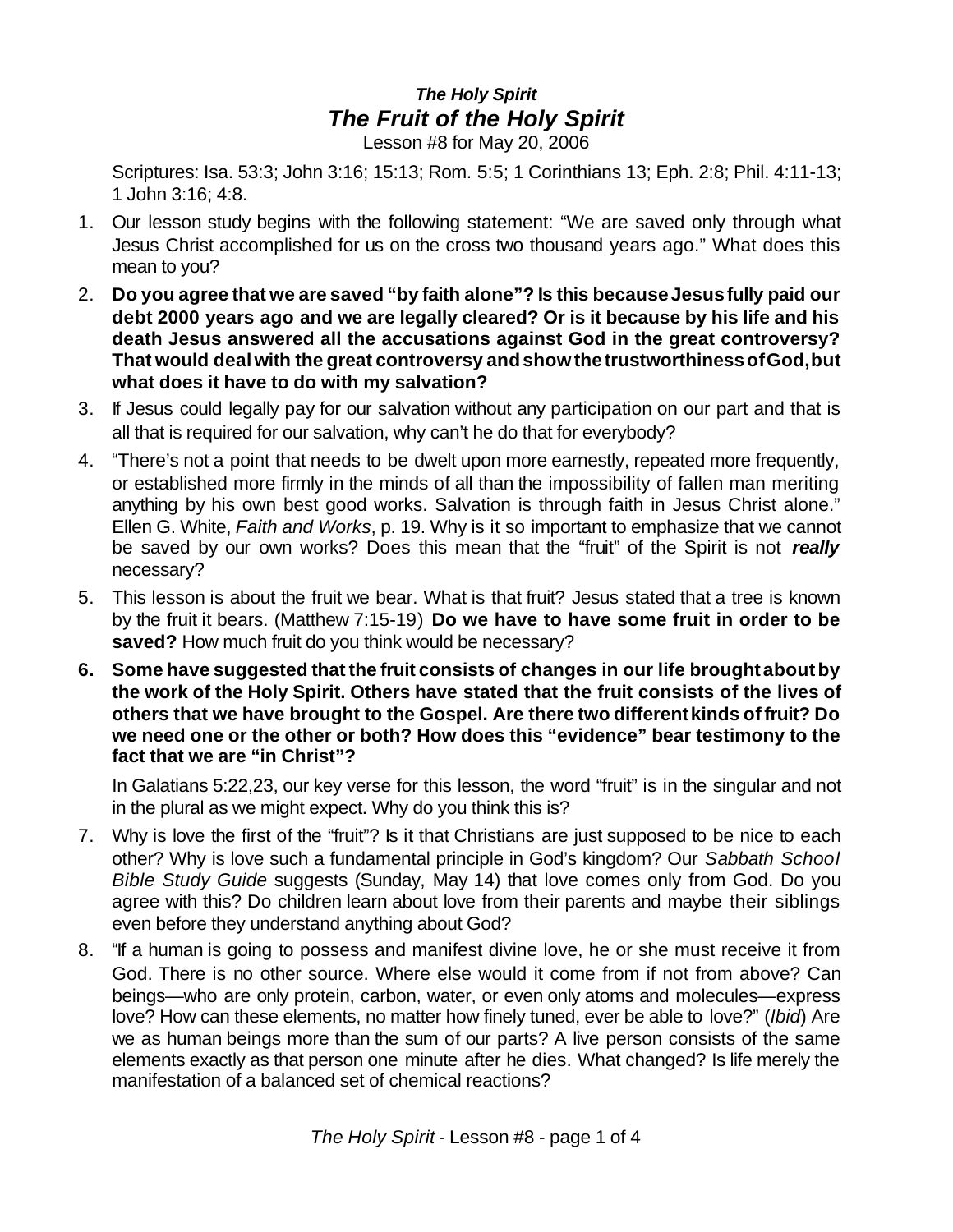- 9. As we have discussed, the word "love" is translated from at least four different Greek words. What do we mean when we talk about "love" in a spiritual sense? Do you have to be willing to die for someone in order to prove that you love them? Does God the Father love us? Does Jesus love us? Can they only pour out their love to us through the Holy Spirit? What would that mean?
- 10. Why do you think that love has come to be almost the defining word of true Christianity? Why did Jesus say that if we truly love one another everyone will know that we are his disciples? (John 13:35) Is it really impossible for people of the world, without Christianity, to love?
- 11. What do we mean when we suggest that love is the defining attribute of God? (1 John 4:8). Is it truly impossible to have love without having the Holy Spirit? Why would that be?
- 12. How does the Holy Spirit give us joy and peace? Do you have joy and peace every day in your life? Why? Or why not?
- 13. Does it help to know that you can live forever with God in heaven? Does that make it easier to tolerate the stresses, worries, pains, etc. here on this earth?
- 14. Read Romans 8:28. In the older versions it said "all things work together for good to those who love God." The newer versions have instead "God works in all things for good." Which do you think more closely represents the truth? In your life?
- 15. Read John 14:13,14: "and I will do whatever you ask for in my name, so that the Father's glory will be shown through the Son. <sup>14</sup> if you ask me for anything in my name, I will do it." (*GNB*). Does it give you joy and peace to know that you have access to this kind of power and resources? Have you been successful at accessing them? Does God do everything for you that you think you need? What did Jesus mean when He stated these words?
- 16. Does being long-suffering sound like a virtue you would enjoy having? "Love is the law of Christ's kingdom. The Lord calls upon every one to reach a high standard. The lives of His people are to reveal love, meekness, long-suffering. Long-suffering bears something, yea, many things, without seeking to be avenged by word or act.

 "'Long-suffering' is patience with offence; long endurance. If you are long-suffering, you will not impart to others your supposed knowledge of your brother's mistakes and errors. You will seek to help and save him, because he has been purchased with the blood of Christ. 'Tell him his fault between thee and him alone: if he shall hear thee, thou hast gained thy brother.' 'Brethren, if a man be overtaken in a fault, ye which are spiritual restore such a one in the spirit of meekness, considering thyself, lest thou also be tempted.' **To be long-suffering is not to be gloomy and sad, sour and hardhearted; it is to be exactly the opposite.**" -- Ellen G. White, *My Life Today*, page 52.2,3

- 17. Would you describe yourself as long-suffering? How do you respond when you come in contact with people who aren't very lovely?
- 18. Think how long God bore with the Canaanites and later the Israelites! How long has God put up with the Christian church? And what about the Seventh-day Adventist Church? Probably the best scripture to define and described God's attitudes toward his erring children is found in Hosea 11:7, 8; Philips translation:

"How, oh how, can I **give you up**, Ephraim! How, oh how, can I **hand you over**, Israel! How can I turn you into a Sodom!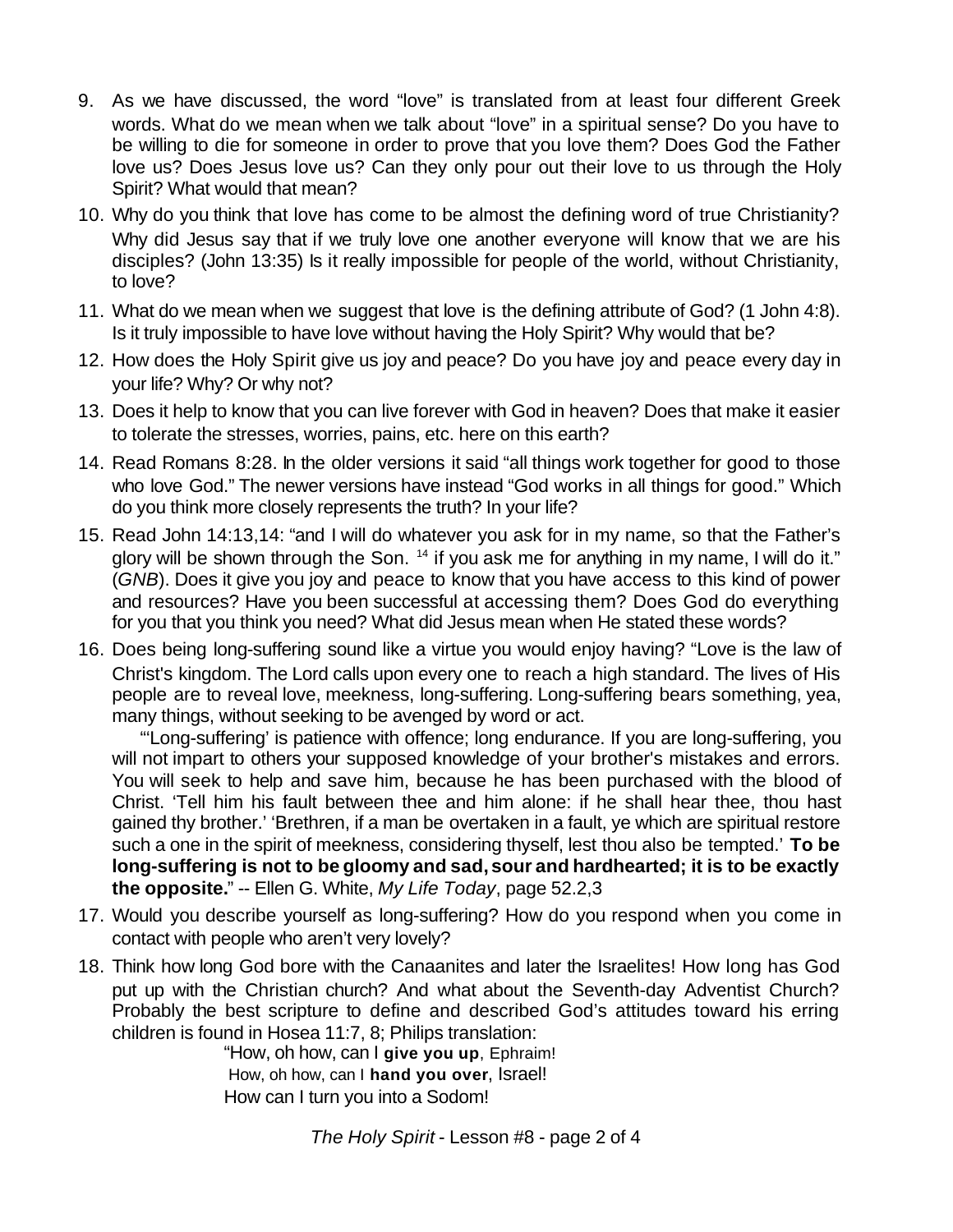How can I treat you like a Gomorrah! My heart recoils within me, all my compassion is kindled. I will not give vent to **my fierce anger**-- I will not destroy Ephraim again." (*Phillips*)

- 19. In your relationship with others would you describe yourself as gentle and good? Would you describe the behavior of Jesus in John 8 and Matthew 23 as gentle and good? Are gentleness and goodness attributes that we should manifest only at certain times?
- 20. Was Jesus good to sinners? Think of how he treated Mary? And Simon! Think of how He treated the Pharisees and the Sadducees who were trying to expose the woman taken in adultery in John 8. Jesus could have revealed all of their sins even writing them on the stones of the temple wall permanently!
- 21. When you think about the kind of people you would like to live next door to for the rest of eternity would they be gentle and good? "Christians should not be hard-hearted, unapproachable; Jesus is to be reflected in our deportment, and we are to have a character beautiful with the graces of heaven. The presence of God is to be an abiding presence with us; and wherever we are, we are to carry light to the world. Those around you are to realize that the atmosphere of heaven surrounds you."–Ellen G. White, *RH*, September 20, 1892 par. 9; *Ye Shall Receive Power*, p. 75.
- 22. How do you put together Acts 16:31 and Ephesians 2:8? **If faith is the only requirement for salvation and God gives itto us,then does it mean that God chooses who will be saved by choosing to whom he gives faith?**
- 23. How do you understand the following statement from the teachers introduction: "A) Salvation comes by faith in Jesus alone. B) Faith is a [part of the] fruit of the Holy Spirit. C) Belief isn't faith, but faith includes belief." **What is the difference between belief and faith?** Remember thatthese two words are translations of the same Greek word in the New Testament. Have these two words "faith" and "belief" come to mean different things in modern times? "Being filled with the Holy Spirit allows us to be like Jesus in thought, word, and deed. Yet, it is not the actions that draw us closer to God but the motivation." *(Adult Sabbath School Teacher's Bible Study Guide* p. 127) How do youunderstand these words?
- 24. The lessongoes to some length in describing the differences between faith and belief. They recognize that both come from the same Greek root in New Testament times. In your mind what is the present difference between faith and belief? "Yet, faith and belief are not the same thing. *Faith* might mean'belief,' but *belief* doesn'tautomatically mean 'faith.' Scripture warns about confusing the two." (*Ibid* p. 98)
- 25. Read James 2:19. What do you learn from this verse about the basic meaning of faith? Or is it belief? Remember the word in Greek is the same.
- 26. Why doesn't the faith which the devils have help them? Do we have competing characteristics that prevent faith from healing and saving us?
- 27. Is the faith being described by Paul in Ephesians 2:8 a special spiritual gift of faith given to certain people for special purposes or is this describing the faith that every Christian needs for salvation? Where does faith come from? (Romans 10:17). What do we need to do to maintain our faith? Do you do something every day to help build your faith? Or does God just give it to us?